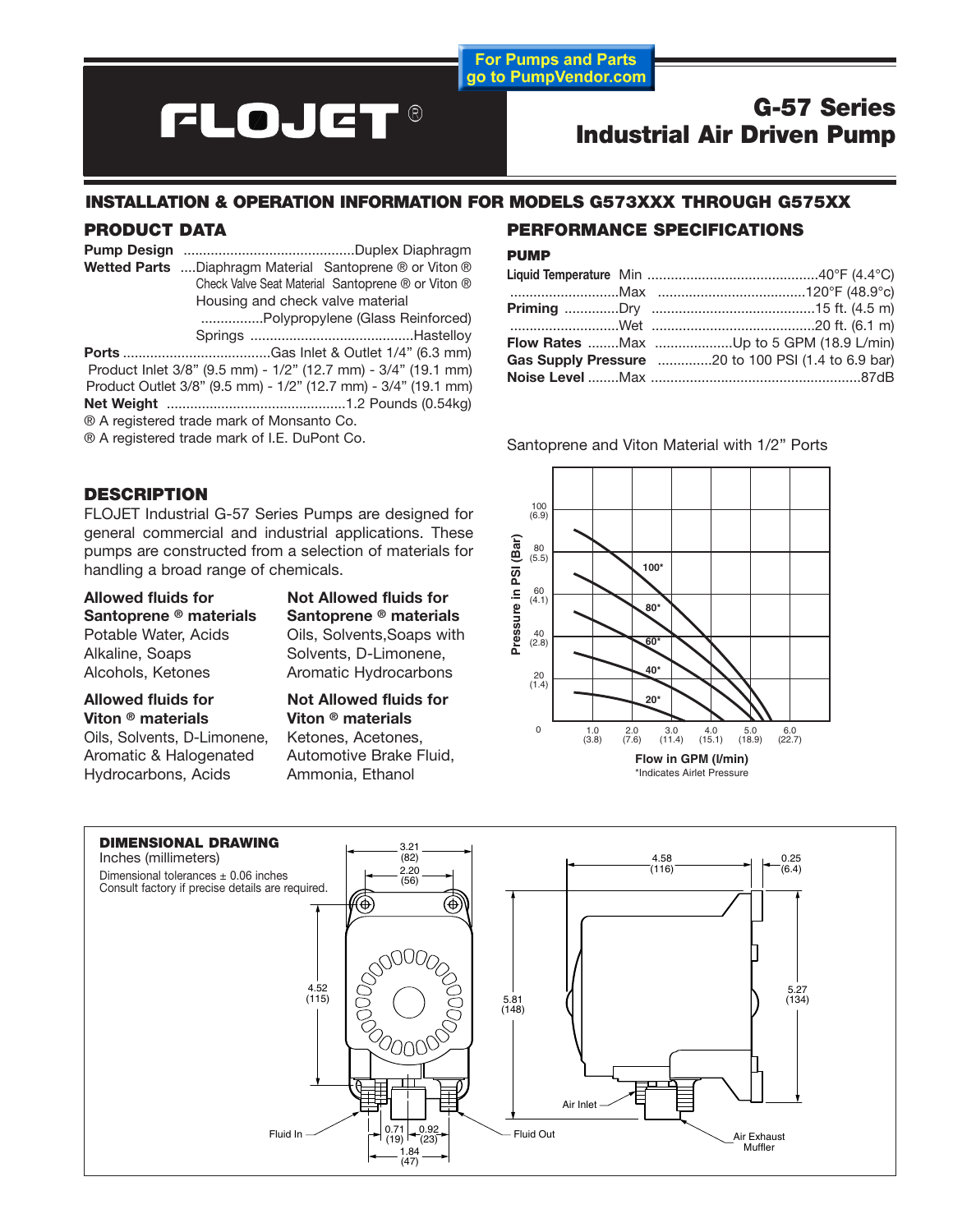#### **MOUNTING**

The FLOJET G-57 Series self-priming pump should be mounted in a dry and adequately ventilated area. This pump can be mounted several feet from the tank, above or below the fluid level. For most applications, no more than 4 feet above the fluid level is recommended. **This is not a submersible pump.**

Secure Dump to desired fixture by screws through the rubber grommets in the baseplate of the pump. **Ports must be facing down.** Contact factory for mounting bracket and hardware options.

#### **HOSE CONNECTIONS**

Product In - Use 3/8". 1/2" or 3/4". reinforced hose or equivalent. Avoid sharp bends that could restrict flow or cause hose to collapse under vacuum.

Product Out - Use reinforced 3/8". 1/2" or 3/4" I.D. hose for discharge tube. 3/4" must use 90° elbows when using large muffler.

Gas In - Make sure gas regulator is set at zero. Use reinforced 1/4" hose. connect "Gas In" to gas supply fitting on regulator. If pumps are installed in an enclosed area, it is recommended to connect a hose to the gas discharge port (exhaust) and vent gas to atmosphere. (Requires 'small' exhaust port)



#### **PLUMBING**

Use a flexible hose to avoid excess stress on pump ports. DO NOT crimp or kink hose. All hose should be the same size as the pump port fittings.

All fittings must be compatible with fluid being pumped. It is recommended to use plastic fittings only.

The use of check valves in the plumbing system could interfere with the priming ability of the pump. If unavoidable, check valves in the pumping system must have a cracking pressure of 2 PSI or less.

Use a minimum 40 mesh strainer or filter in the tank or pump inlet line to keep large foreign particles out of the system.

#### **OPERATION**

At start-up, regulate gas pressure to desired setting. For most installations 20 PSI (1.4 bar) inlet will be adequate, although DO NOT go below 20 PSI. Pump will operate according to air supply. Flow and pressure can be adjusted by increasing or decreasing gas pressure to accommodate varying product viscosities, length of lines or other installation conditions. Review flow curves located on page 1 for further assistance. High viscosity fluids and hose length will limit priming distance. **IF PUMP IS T0 BE USED IN HIGH FLOW, LOW PRESSURE APPLICATIONS, ADJUST GAS PRESSURE TO 20 PSI (1.38 BAR) ABOVE DISCHARGE PRESSURE.**

CAUTION: DO NOT EXCEED 100 PSI (6.9 bar) GAS INLET PRESSURE.

#### **CONTINUOUS OPERATION AT 120°F (48.9°C) WILL REDUCE PUMP LIFE.**

#### **AIR MUST BE DRY AND OIL FREE.**

Compressors must have dryers and/or a water separator in the air distribution system. Pumps that fail due to water in the air chamber will not be covered under the limited warranty.

#### **GENERAL SAFETY INFORMATION**

Protect yourself and others by observing all safety information. Follow all safety codes and the Occupational Safety and Health Act (OSHA).



#### **DO NOT PUMP GASOLINE OR FLAMMABLE LIQUIDS OR USE WHERE FLAMMABLE VAPORS ARE PRESENT.**

If used with  $CO<sub>2</sub>$  or  $N<sub>2</sub>$  be sure the area is **well ventilated.**

#### **CAUTION:**

Do not clean or service FLOJET pumps, hoses or valves while the system is pressurized. Plastic  $CO<sub>2</sub>$  air inlet ports do not have a check valve. Prior to cleaning or servicing, purge the pump by carefully tilting the pump so ports are facing up and remove suction line from source. Turn air off and disconnect air inlet line. (Brass air inlet ports have a check valve)

#### **PREVENTIVE MAINTENANCE TIPS**

Tips to help prolong your pump's life.

- If pumping liquid other than water. pump should be flushed with water (if applicable) after every use.
- Before freezing conditions occur. pump must be liquid free.
- If mounting pump in an outdoor environment. shield pump from environmental extremes (i.e. sunlight. water from washdown spray, rain, etc.).
- When using an air compressor, use an inline air dryer before the pump to limit water build-up.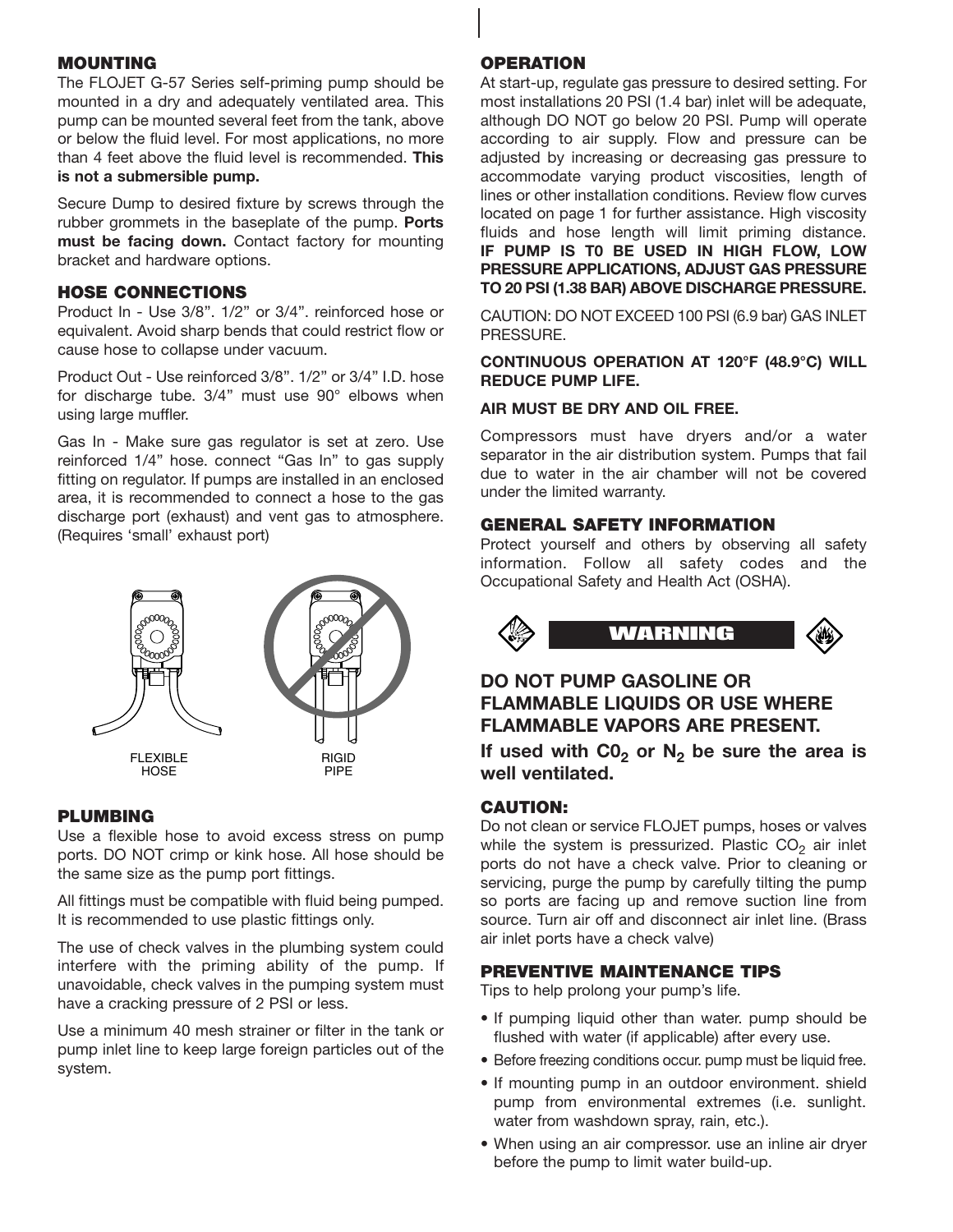**MODEL G57 SERIES EXPLODED VIEW**



| Kev | Part No.   | <b>Description</b>                          | Qt۱           |
|-----|------------|---------------------------------------------|---------------|
| 1 A | 20740-050A | Kit, Check Valve, Assy., Santo ®, Hastelloy | 4             |
| 1B  | 20740-020A | Kit, Check Valve. Assy., Viton ®, Hastelloy | 4             |
| 2A  | 20730-000A | Kit, Diaphragm, Santo,&, w/"O" rings        | 2             |
| 2Β  | 21000-209  | Kit, Diaphragm, Viton ®                     | $\mathcal{P}$ |
| 3A  | 20751-000A | Kit, Shaft & Slide Valve Assy. (Santo ®)    | $\mathcal{P}$ |
| 3B  | 20751-002A | Kit, Shaft & Slide Valve Assy. (Viton ®)    | $\mathcal{P}$ |
| 4   | 20896-000A | Kit, Flange & Housing Assy. w/"O" Ring      | $\mathcal{P}$ |
| 5   | 20753-000A | Kit End Caps                                | $\mathcal{P}$ |
|     |            |                                             |               |

#### **G57 DISASSEMBLY PROCEDURE**

First, remove all gas (air in) lines and suction/discharge fittings from me pump. This is accomplished by using a flat-bladed screwdriver to slide the retaining clips away from the gas (air in) and suction/discharge fittings and pulling the fittings away from the pump body. Now remove the muffler by sliding the retaining clip away from the muffler base and pulling the muffler out of the pump body.

UsIng a Phillips screw driver remove the seven (7) screws from the front end cap followed by the (7) screws from the rear end cap. With the front end cap facing up and the rear end cap facing down on the workbench, position a flat bladed screw driver into the slot located above the muffler port and just below the pad marked  $Air/CO<sub>2</sub>$  and lift off the front end cap. The rear end cap can be removed by placing the flat bladed screwdriver under the fully opened port retaining clip and lifting off.

Note the position of the suction and discharge valves before removing them from the pump body. The first diaphragm is removed from the pump shaft by unscrewing in a counter clockwise direction. The second diaphragm is removed by placing the flat tip of a screwdriver the exposed slot at the end of the pump shaft and unscrewing me diaphragm from the shaft. To remove the flange housing, place the tip of the flat bladed screw driver into the air bleed hole on the lower side of the flange housing and lift up the lower end separating the flange housing from the pump body.

The slide valve assembly and pump shaft can be removed by simply pulling them from the pump body. The pump shaft then can be removed from the slide valve yoke assembly.

| Kev | Part No.  | <b>Description</b>                 |                |
|-----|-----------|------------------------------------|----------------|
| ൳   |           | 20793-100A Kit Hardware - Includes |                |
|     |           | Screws #10x1.5" Hi Low             | 14             |
|     |           | <b>Retainer Clip Small</b>         | $\overline{2}$ |
|     |           | <b>Retainer Clip Large</b>         | 2              |
|     |           | Exhaust Port                       |                |
|     |           | <b>Exhaust Muffler</b>             |                |
|     | 20132-000 | Kit. Grommets                      | 2              |

#### **REASSEMBLE PROCEDURE**

Assemble the slide valve and pump shaft with the yoke placed between the (2) bumpers on the pump shaft. Install the slide valve/pump shaft assembly into the pump body making sure the O-rings in the slide valve are in place. To install the flange housing, prelube the o-ring with Parker Super "O" Lube and install on flange housing and place housing over the pump body aligning the flange housing with the pump body ribs pressing it into place.

Install the first diaphragm and O-ring on to the pump shaft by threading on to shaft using a flat blade screwdriver to hold the pump shaft until the diaphragm is tight. Install the second diaphragm and O-ring on to the pump shaft turning clockwise until tight.

Install the suction valves with springs facing into the pump body and the discharge valves with the springs facing out. See arrows on pump rear end cap below suction and discharge ports.

Install the port retainer clips (large) into the pump end cap (mounting base) and install the seven (7) Phillips screws into pump body and cross tighten until snug and then cross torque to 22-24 inch pounds. Install port retaining clips (small) into the pump body, tabs facing out, position the front end cap and install the seven (7) Phillips screws into pump body and cross tighten until snug and then cross torque to 22-24 inch pounds.

Install the muffler in the center port by pushing it in and sliding the retainer clip into place. Install the suction and discharge ports and the (air in) port fitting and slide the retainer clips in place. Check for leaks.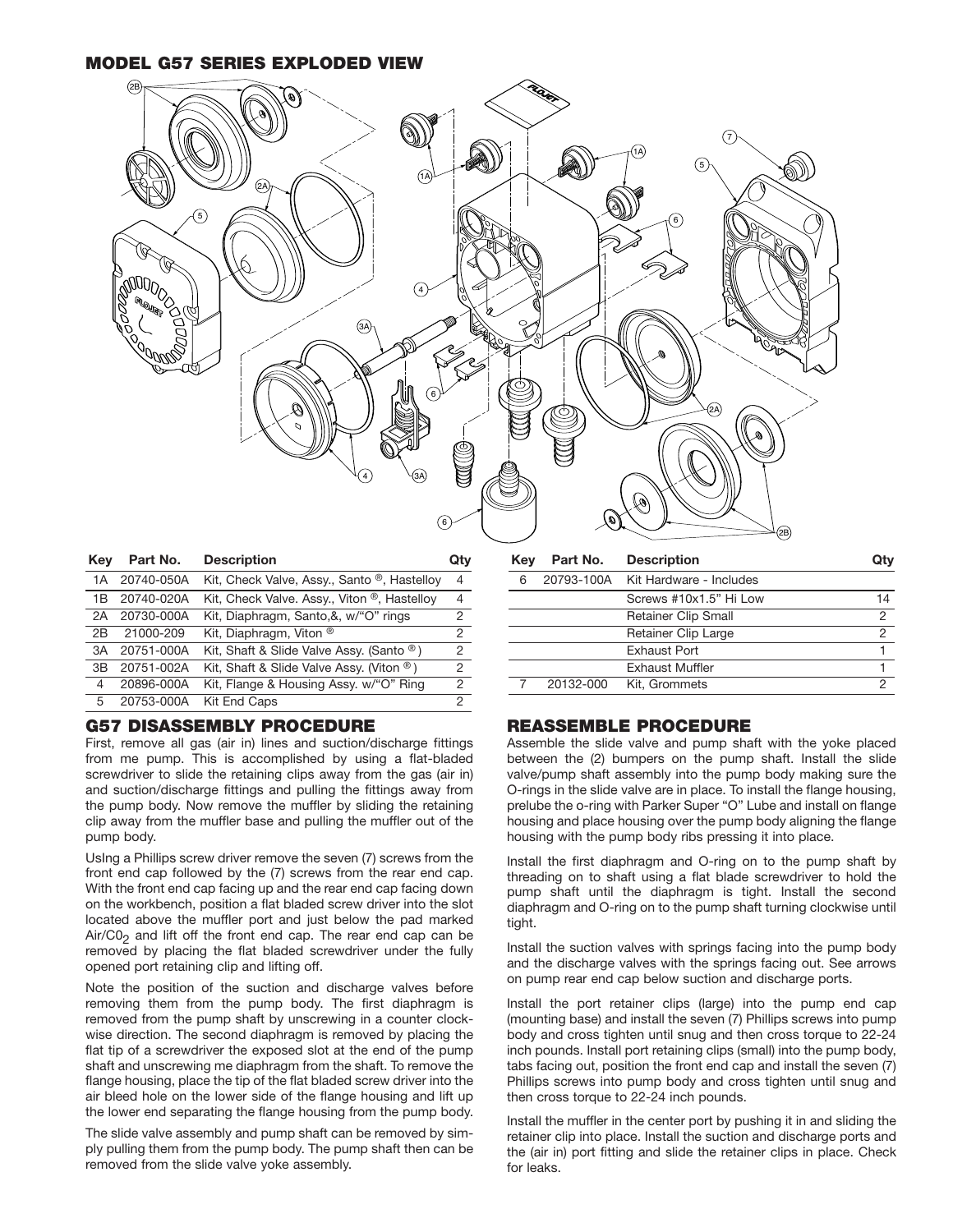#### **MODEL NUMBERING MATRIX**

| 9378 AA A A                          |                                      |                              |                   |
|--------------------------------------|--------------------------------------|------------------------------|-------------------|
|                                      |                                      |                              |                   |
| Elastomer/<br><b>Spring Material</b> | <b>Ports</b><br>(Product in and out) | Air Inlet/<br><b>Muffler</b> | Packaging<br>Code |
| 5 SANTO Diaphragm                    | 00 No Port Fittings                  | 5 Straight brass 1/4"        | A (single pack)   |
| <b>SANTO Check Valve</b>             | 20 Straight 3/8" HB                  | 6 Elbow 90° brass 1/4"       | D (72 bulk pack)  |
| EPDM O-Rings                         | 21 Straight 1/2" HB                  | 7 Tee brass 1/4"             |                   |
| <b>Hastelloy Springs</b>             | 22 Straight 3/4" HB                  | 8 Straight Plastic 1/4"      |                   |
|                                      | 23 Elbow 90° 3/8" HB                 | 9 Straight Plastic 1/4"*     |                   |
| 3 VITON <sup>®</sup> Diaphragm       | 24 Elbow 90° 1/2" HB                 | *(no muffler element)        |                   |
| VITON ® Check Valve Seat             | 25 Elbow 90° 3/4" HB                 |                              |                   |
| <b>Hastelloy Springs</b>             |                                      |                              |                   |

**G57X XX X X**

#### **TROUBLESHOOTING CHART**

| <b>Symptom</b>                         | <b>Possible Cause(s)</b>                                                                                                                  | <b>Corrective Action</b>                                                                                                                                  |
|----------------------------------------|-------------------------------------------------------------------------------------------------------------------------------------------|-----------------------------------------------------------------------------------------------------------------------------------------------------------|
| Pump will Pump will not start (stalls) | 1. Inadequate air supply (20 PSI Min.)<br>2. Contaminated air supply<br>3. Ruptured diaphragm (2)<br>4. Check shuttle valve for wear (11) | 1. Increase air inlet pressure<br>2. An air dryer might be required<br>3. Replace diaphragm (2)<br>4. Replace shuttle valve if necessary (11)             |
| Pump runs, but no fluid                | 1. A leak or break in the product inlet line<br>2. A leak or break in the product discharge line                                          | 1. Replace product line<br>2. Replace product line                                                                                                        |
| Pump leaks through exhaust port        | 1. Leak at upper exhaust port o-ring (13)<br>2. Shaft seal o-rings damaged or worn<br>3. Inadequate slide lubrication                     | 1. Replace exhaust port (13)<br>2. Replace shaft seal o-rings<br>3. Replace with shuttle valve kit                                                        |
| Flow rate is low                       | 1. Tubing or hose is damaged or blocked<br>2. Check viscosity of medium being pumped<br>3. Check valves not seated correctly (6)          | 1. Clean or replace<br>2. Reduce viscosity of medium, increase<br>hose diameter or contact factory for<br>recommendation<br>3. Reinstall check valves (6) |
| Pump leaks                             | 1. Ruptured or worn out diaphragm (2)<br>2. Pump housing screws not torqued adequately                                                    | 1. Replace diaphragm (2)<br>2. Torque screws to 20 in Ib.                                                                                                 |

#### **G57 PORT FITTINGS**

| <b>PART</b><br><b>NUMBER</b> | <b>DESCRIPTION</b>                                                  | <b>QTY</b> |
|------------------------------|---------------------------------------------------------------------|------------|
| 20381-002                    | 1/2" HB, Straight, EPDM "O" Ring                                    | 2          |
| 20381-006                    | 3/4" HB, Straight, EPDM "O"Ring                                     | 2          |
| 20381-009                    | 1/2" HB, 90° Elbow, EPDM "O" Ring                                   | 2          |
|                              | For a complete port fitting list please request form No. F1 00-112. |            |

**WARRANTY** 

FLOJET warrants this product to be free of defects in material and/or workmanship for a period of one year after purchase by the customer from FLOJET. During this one year warranty period, FLOJET will at its option, at no charge to the customer, repair or replace this product if found defective, with a new or reconditioned product, but not to include costs of removal or installation. No product will be accepted for return without a return material authorization number. All return goods must be shipped with transportation charges prepaid. This is only a summary of our Limited Warranty. For a copy of our complete warranty, please request Form No. 100-101.



#### Engineered for life

| U.S.A.<br>Flojet<br>666 E. Dyer Rd.<br>Santa Ana, CA 92705<br>Phone: 714.557.4700 | UNITED KINGDOM<br>Floiet<br>Bingley Road, Hoddesdon<br>Hertfordshire EN11 OBU<br>Tel: +44 (0) 1992 450145<br>Fax: 714.628.8478  Fax: +44 (0) 1992  467132  Fax: 519  821.2569 | CANADA<br><b>Fluid Products Canada</b><br>55 Roval Road<br>Guelph, Ontario N1H 1T1<br>Tel: 519 821.1900 | JAPAN<br>NHK Jabsco Company Ltd. Jabsco GmbH<br>3-21-10, Shin-Yokohama<br>Kohoku-Ku, Yokohama, 222 22840 Norderstedt<br>Tel: 045.475.8906<br>Fax: 045.475.8908 | <b>GERMANY</b><br>Oststrasse 28<br>Tel: +49-40-53 53 73 -0<br>Fax: +49-40-53 53 73 -11 | <b>ITALY</b><br>Jabsco Marine Italia<br>Via Tommaseo, 6<br>20059 Vimercate, Milano<br>Tel: +39 039 685 2323<br>Fax: +39 039 666 307 |
|-----------------------------------------------------------------------------------|-------------------------------------------------------------------------------------------------------------------------------------------------------------------------------|---------------------------------------------------------------------------------------------------------|----------------------------------------------------------------------------------------------------------------------------------------------------------------|----------------------------------------------------------------------------------------|-------------------------------------------------------------------------------------------------------------------------------------|
| Copyright 2006, ITT Industries                                                    |                                                                                                                                                                               | Printed in U.S.A.                                                                                       | All Rights Reserved                                                                                                                                            | Form: 82000-014                                                                        | Rev. C 08/2006                                                                                                                      |

| <b>PART</b><br><b>NUMBER</b> | <b>DESCRIPTION</b>                 | <b>QTY</b> |
|------------------------------|------------------------------------|------------|
| 20381-010                    | 3/4" HB, 90° Elbow, EPDM "O" Ring  | 2          |
| 20325-033                    | 1/4" HB, Straight Plastic (Air In) | 12         |
| 01510-000                    | 1/4" HB, Straight Brass (Air In)   | 12         |

#### **RETURN PROCEDURE**

Prior to returning any product to FLOJET, call customer service for an authorization number. This number must be written on the outside of the shipping package. Place a note inside the package with an explanation regarding the reason for return as well as the authorization number. Include your name, address and phone number.

#### **www.flojet.com**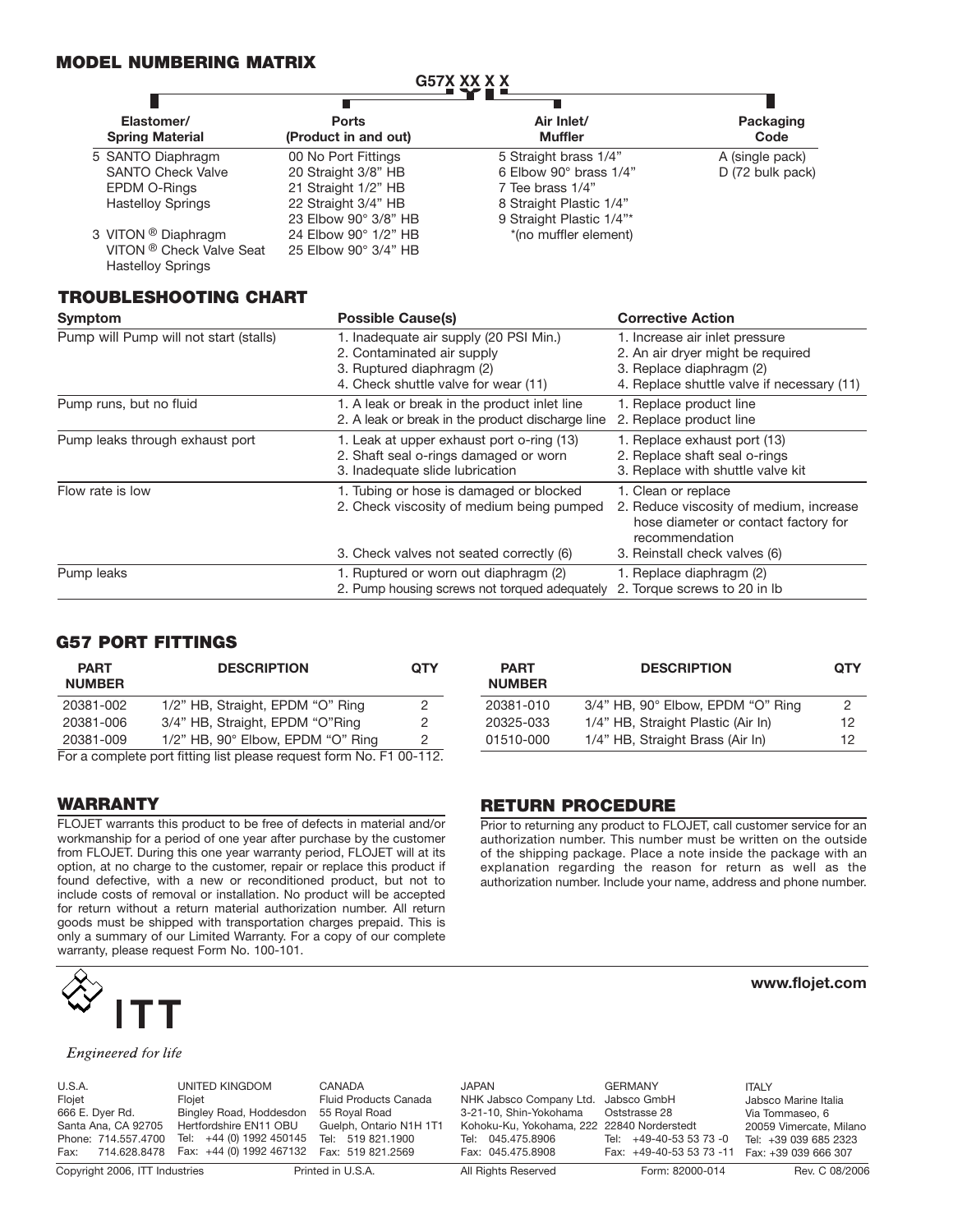## **FLOJET G57 SERIES**

DJ

 $\Box$ 

**For Pumps and Parts** go to PumpVendor.com

## **FLOJET'S NEW<br>AIR OPERATED DOUBLE DIAPHRAGM** IS TRULY... **ONE OF A KIND.**

A. Maria La La La La

**NOW WITH VITON®** 

The New Flojet G57 Series Model is The Ultimate Air **Operated Double Diaphragm Pump.**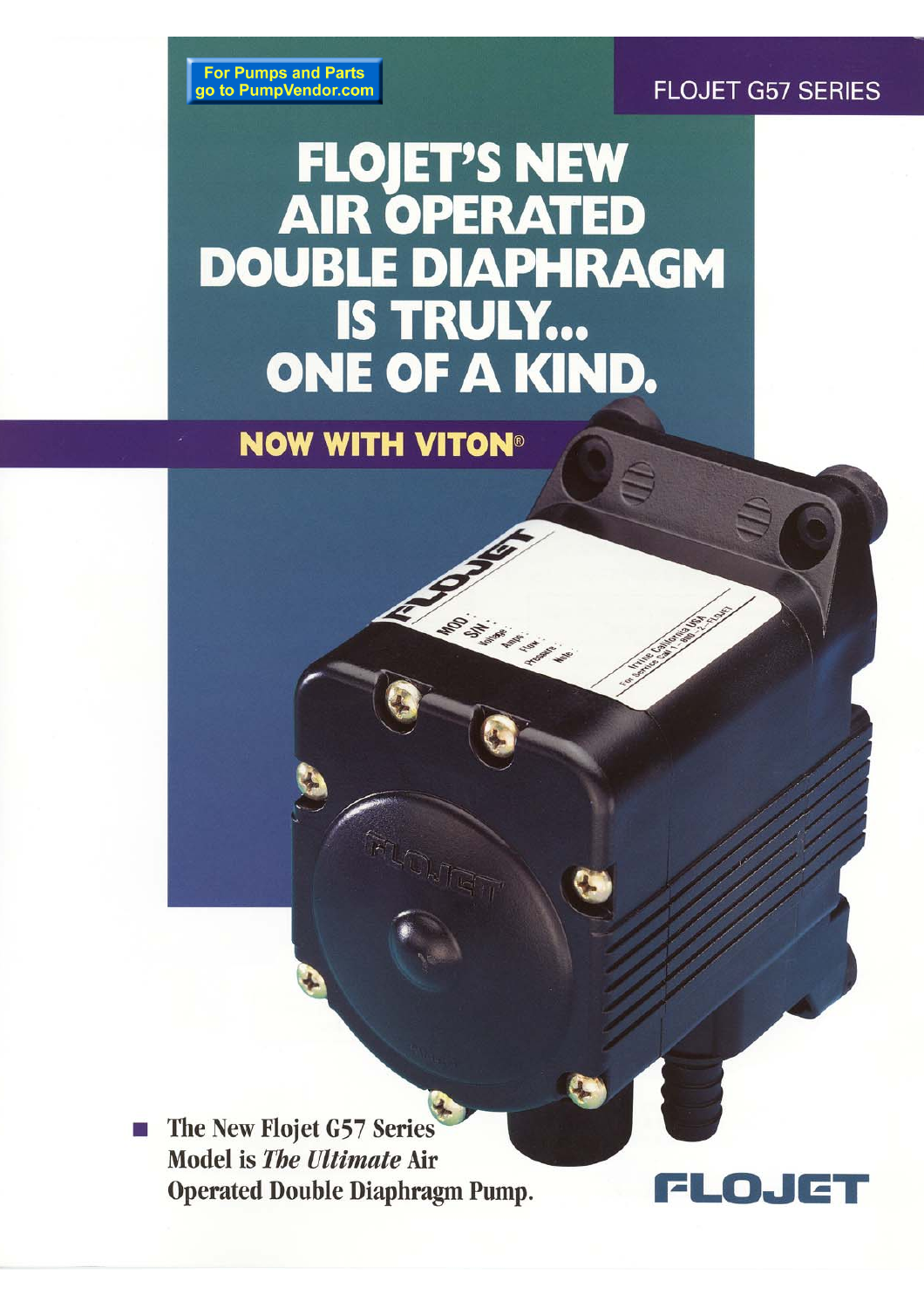# Designed for *ultimate* performance and reliability.



\*Patent Pending

### **AIR OPERATED DOUBLE DIAPHRAGM PUMP**

#### **FLOJET G57 SERIES**

Flojet has accomplished the **ultimate** in small air operated double diaphragm pumps. The Model G57 is designed to be the **ultimate** in performance and reliability. Our robust design combines innovative features and relentless testing to offer a pump that has a long, trouble free service life.

The pump incorporates all the great features and benefits you expect with Flojet products-and now it's fitted with Viton.

The uniquely designed shuttle valve, check valves, and its high performance capabilities have been combined to accomplish the **ultimate** in small air operated double diaphragm pump technology. The Model G57 Pump can supply up to 7.0 GPM (26.5  $\ell$ /min.).

The high air or CO<sub>2</sub> inlet pressure capability makes it the **ultimate** pump that delivers fluid at the needed flow and pressure.

The Model G57 is "The Ultimate" in small air operated double diaphragm pump technology.